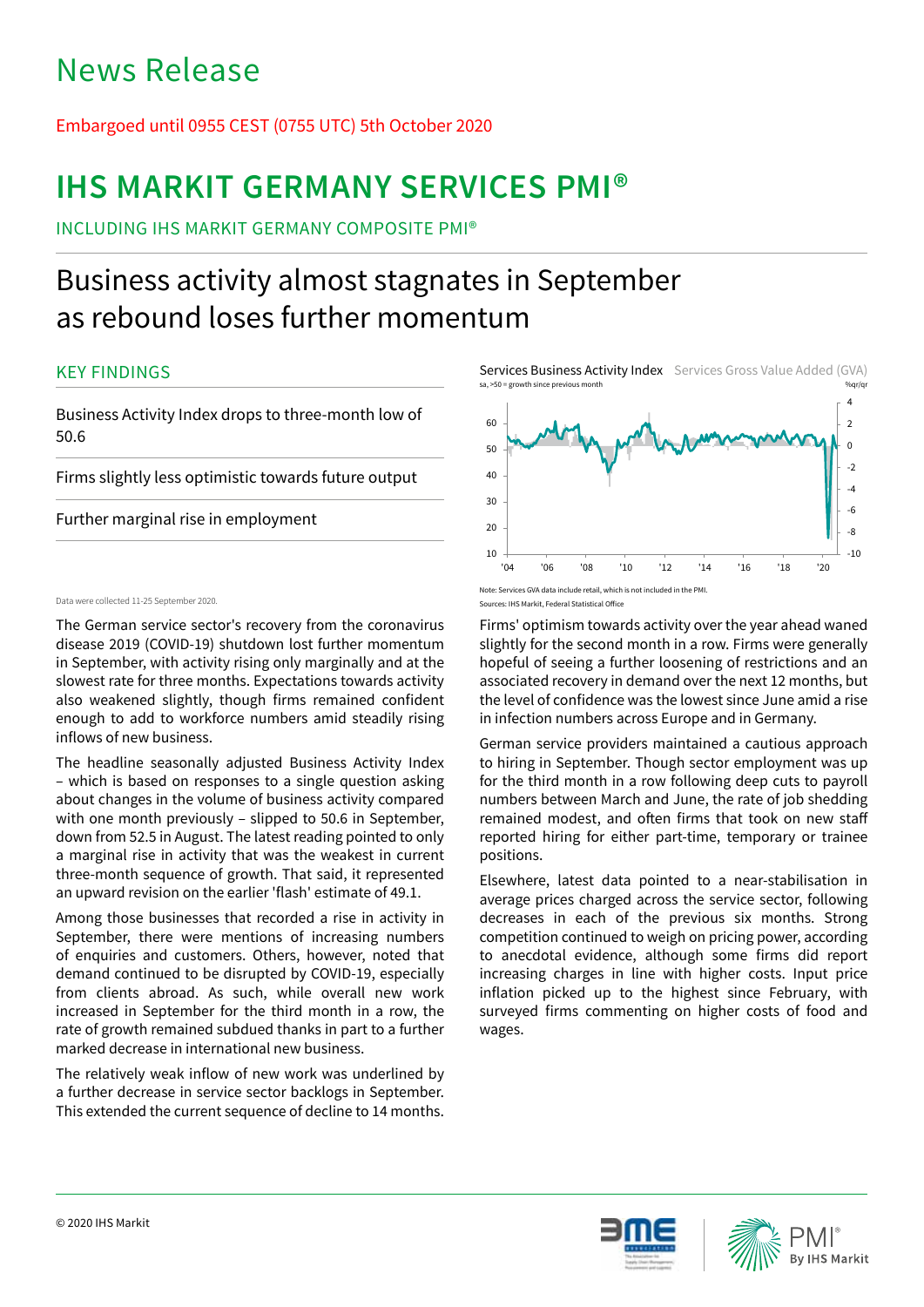## IHS MARKIT GERMANY COMPOSITE PMI®

# Manufacturing leads growth in private sector activity



Buoyed by sharp and accelerated growth of manufacturing production, the Germany Composite\* Output Index ticked up to 54.7 in September from August's 54.4. The steep increase in factory output, which was the fastest since December 2017,

sufficiently offset a slower rise in service business activity.

Stronger manufacturing expectations towards future output likewise supported an overall pick-up in business confidence to the highest since April 2018.

Overall inflows of new business rose the most since January 2018. The steeper of the increases in new work at the sub-sector level was recorded among goods producers, who, unlike their services counterparts, saw a rise in new business from abroad in September.

There were also contrasting trends for outstanding business, with a rise in manufacturing backlogs outweighing lower workin-hand across the service sector.

On the employment front, overall payroll numbers fell at the slowest rate for seven months. This reflected the combination of a slight increase in staffing numbers at service providers and a slower fall in factory jobs.

Turning to prices, data showed another marginal fall in average charges for goods and services, with the rate of decline the joint-weakest in the current sequence since March. Overall input costs meanwhile rose moderately.

*\*Composite PMI indices are weighted averages of comparable*  manufacturing and services PMI indices. Weights reflect the *relative size of the manufacturing and service sectors according*  to official GDP data. The Germany Composite Output Index is a weighted average of the Manufacturing Output Index and the Services Business Activity Index.

## **COMMENT**

Commenting on the PMI data, Phil Smith, Associate Director at IHS Markit said:

"Growth in the German service sector slowed to a crawl in September, as the rebound in activity from the COVID-19 lockdown continued to lose steam. However, when looking at trends elsewhere in the eurozone, *the fact there was growth at all could be seen as a positive.* 

"COVID-19 infection numbers have been rising in Germany but not to the extent seen elsewhere in Europe, so while business sentiment among German services firms has started to wane, there hasn't been the same impact on actual services activity as seen in the likes of Spain and France.

*"While the service sector is close to stalling,*  growth in Germany has been buoyed by a reviving manufacturing sector, which means the economy *carries at least some momentum heading into the*  final quarter of the year. Germany is also doing slightly *better than most of its eurozone peers in terms of*  employment trends, with the surveys pointing to some *hiring across the service sector and a slowdown in*  factory job cuts."